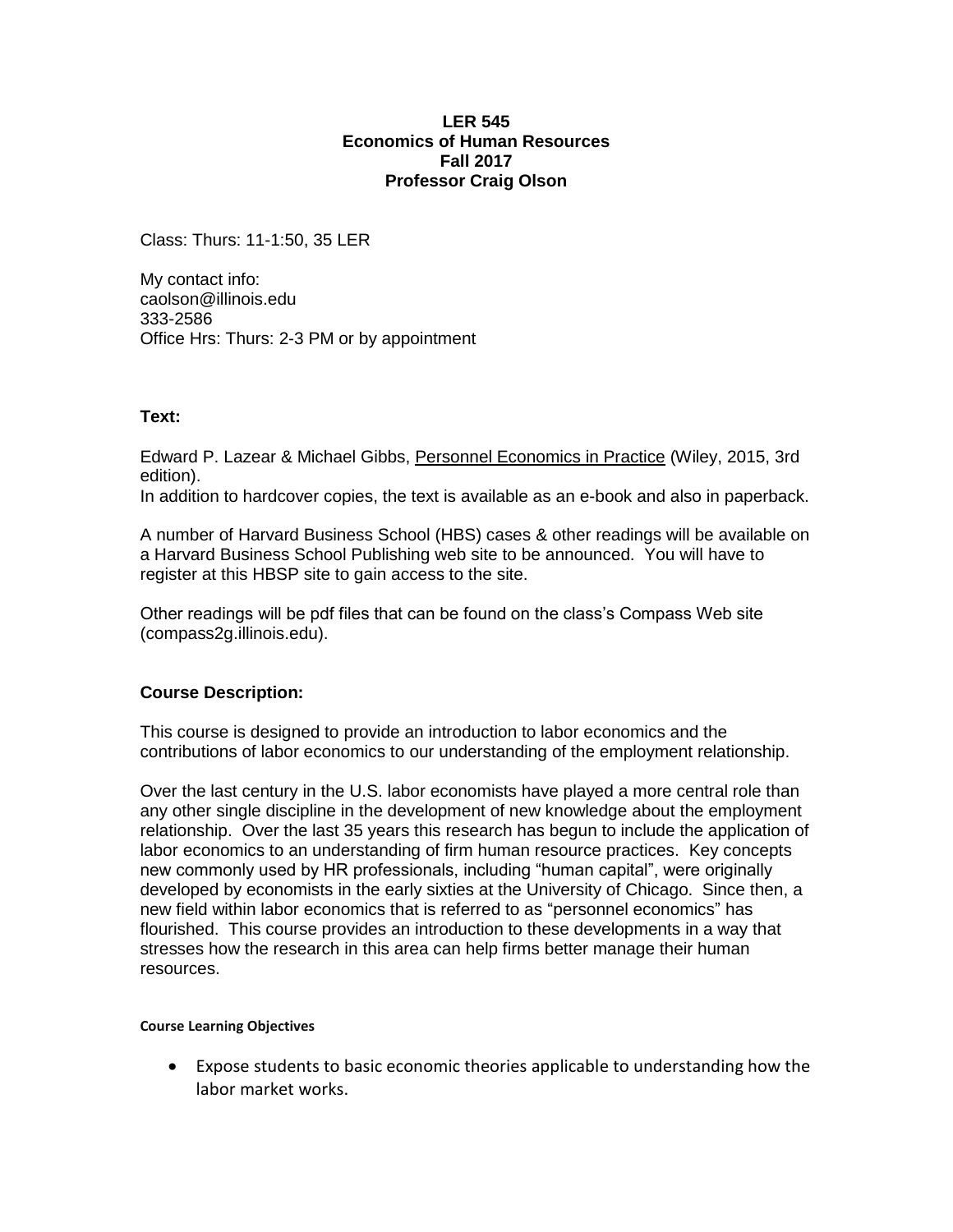- Learn how to apply basic economic principles to labor market public policy issues. Understand the major theories that describe how wages are determined.
- Understand the economics of discrimination.
- Learn to apply basic economic principles to firm staffing decisions, including recruitment, selection and employee retention.
- Understand how economists think about the design and use of incentives in a variety of settings.

# **Prerequisites:**

There is no prerequisite for the course. However, a basic familiarity with statistics, Microsoft Excel, and an ability to read graphs will be very useful. Please see me if you are unsure whether you have an appropriate background to understand the material.

## **Distribution requirement:**

This course fulfills the "Labor Markets and Employment" distribution requirement for the LER master's program.

## **Course Requirements:**

The course will consist of both lectures and class discussion. **The class discussions will center focus on the HBS cases that you will have to read and be prepared to discuss on the assigned date**. In order to discuss these cases you will need to have either a digital or printed copy of the case with you when you come to class. We will frequently refer to the case during our discussions. The grading scheme is:

| Midterm                                                  | 35%    |
|----------------------------------------------------------|--------|
| Final exam                                               | .55%   |
| Classroom contributions & homework (Quantity & quality): | $10\%$ |

#### **Homework assignments:**

If the class does not come prepared to discuss the cases then I will be forced to assign written homework assignments that will have to be submitted electronically before the case is discussed in class.

# **Attendance policy, laptops, and class participation:**

You are expected to arrive on time, attend all class sessions, and participate in class discussion. Please turn off your cell phone ringer during class.

While class is in session, laptops may be used solely for note taking. Laptops and cell phones may not be used to check email, instant message, surf the web, or do anything that is not related to the class. These activities are distracting to those around you and to me. If I am distracted by inappropriate laptop or phone use, or if I receive complaints from students that they are distracted, I will suspend the use laptops during class.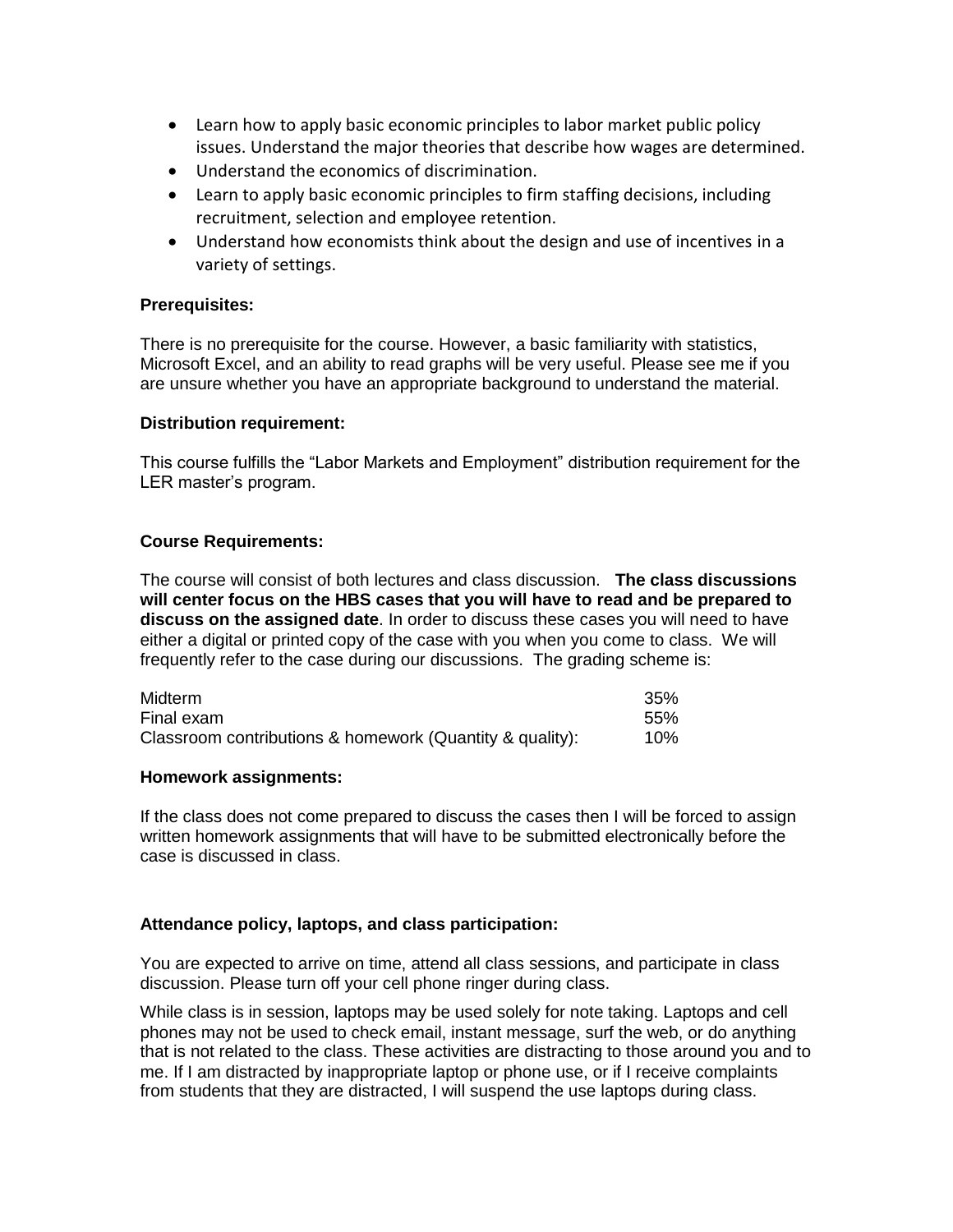#### **Course website:**

This course uses Illinois Compass2G as a course website. For continuing students, note that this is a new version of Compass that can be accessed at [https://compass2g.illinois.edu](https://compass2g.illinois.edu/) by students registered in the course. This website will contain copies of all class handouts, homework assignments, answer keys, and most readings (see reading list below). You must upload your completed homework assignments to this website.

## **Email:**

Occasionally I will send out an announcement to the class via email through Compass2G. I use the official University of Illinois email addresses. Please be sure you have a working University of Illinois email account that you regularly check. Also, make sure Compass2G will forward announcements to your preferred email account.

## **Academic Integrity:**

You are responsible for knowing and abiding by the policies contained in the University of Illinois *Code of Policies and Regulations Applying to All Students.* See [http://admin.illinois.edu/policy/code/.](http://admin.illinois.edu/policy/code/) Cheating in any way is considered a very serious offense. Anyone caught cheating in this course will be subject to the penalties discussed in the *Code*. These penalties include, among others, a failing grade for the course and dismissal from the University.

**\*\*\* Please let me know if you have any condition, such as a physical or learning disability, that will make it difficult for you to meet the requirements of this course or that will require some form of academic accommodation.**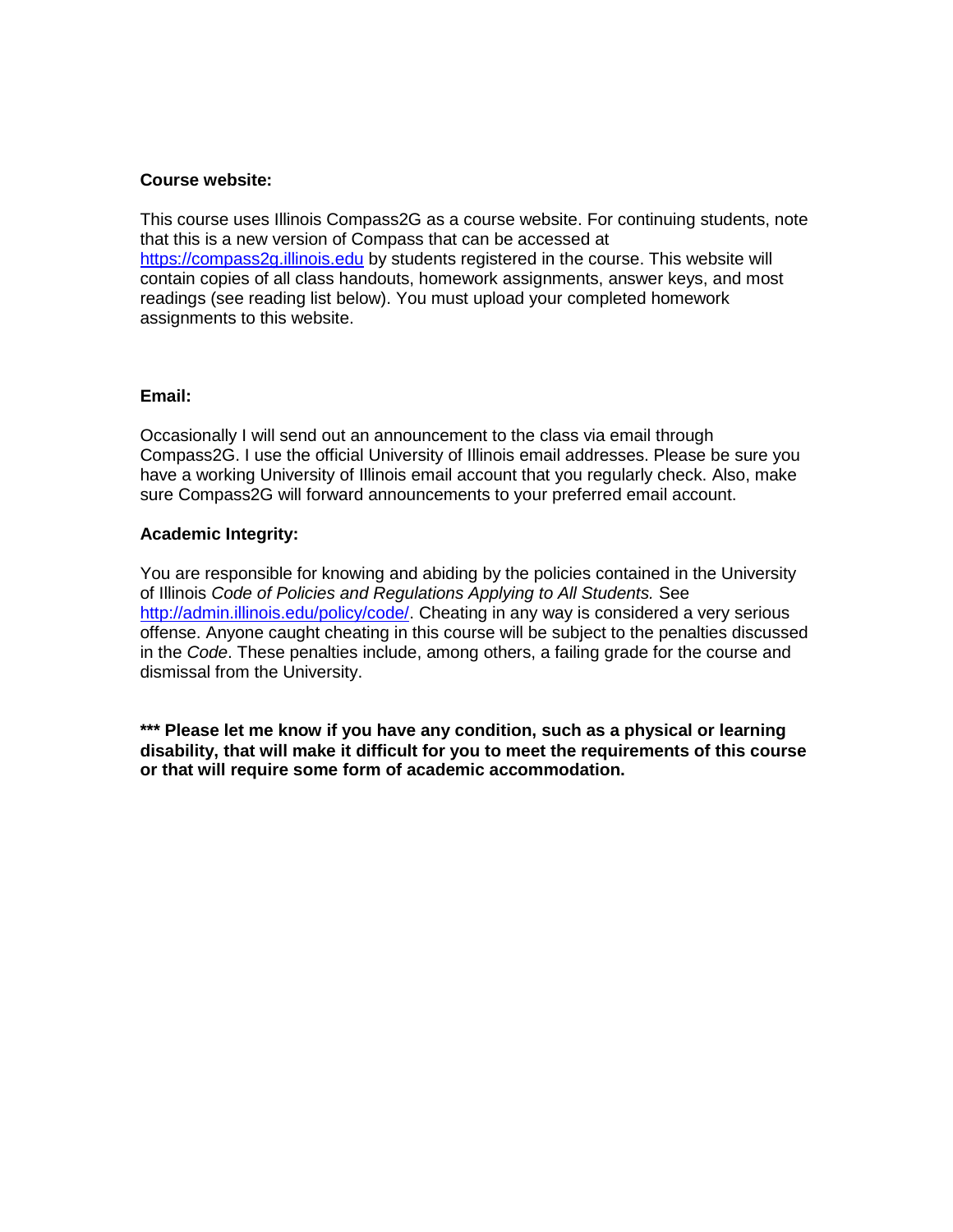# **CLASS SCHEDULE LER 545 Economics of Human Resources Fall 2017**

| Date:    | <b>TOPICS</b>                                                                                                            | <b>READINGS</b>             |
|----------|--------------------------------------------------------------------------------------------------------------------------|-----------------------------|
| 31-Aug   | Introduction, course mechanics & overview<br>Supply & demand basics<br>Employee hiring & recruitment                     | Lazear-Gibbs (LG) chpt 1    |
| 07-Sep   | Employee hiring & recruitment                                                                                            | LG chpt 2-3<br>Borjas_1.pdf |
| 14-Sep   | Human capital: formal & informal training                                                                                | LG chpt 3                   |
|          | 21-Sep Wage Determination: Beyond Human Capital Theory<br>Employee turnover, match quality and learning<br>Case: UPS (A) | LG chpt 4<br>LG chpt 13     |
| $28-Sep$ | Discrimination in the labor market<br>Case: Southwest Airlines & HR (A)                                                  |                             |
|          | 05-Oct Job design                                                                                                        | LG chpt 7-8                 |
|          | 12-Oct Employee attitudes toward risk                                                                                    |                             |
| 19-Oct   | <b>MIDTERM</b>                                                                                                           |                             |
|          | 26-Oct Designing a piece-rate pay plan                                                                                   | LG chpt 9                   |
|          | 02-Nov Piece rates versus salary<br><b>Case: Sear's Auto Centers</b>                                                     | LG chpt 10                  |
| 09-Nov   | Incentives in complex jobs<br><b>Case: Lincoln Electric</b>                                                              | LG chpt 11                  |
| 16-Nov   | <b>Promotion tournaments</b>                                                                                             | LG chpt 13                  |
| 23-Nov   | <b>Thanksgiving Break</b>                                                                                                |                             |
| 30-Nov   | Pensions & Health Ins                                                                                                    |                             |